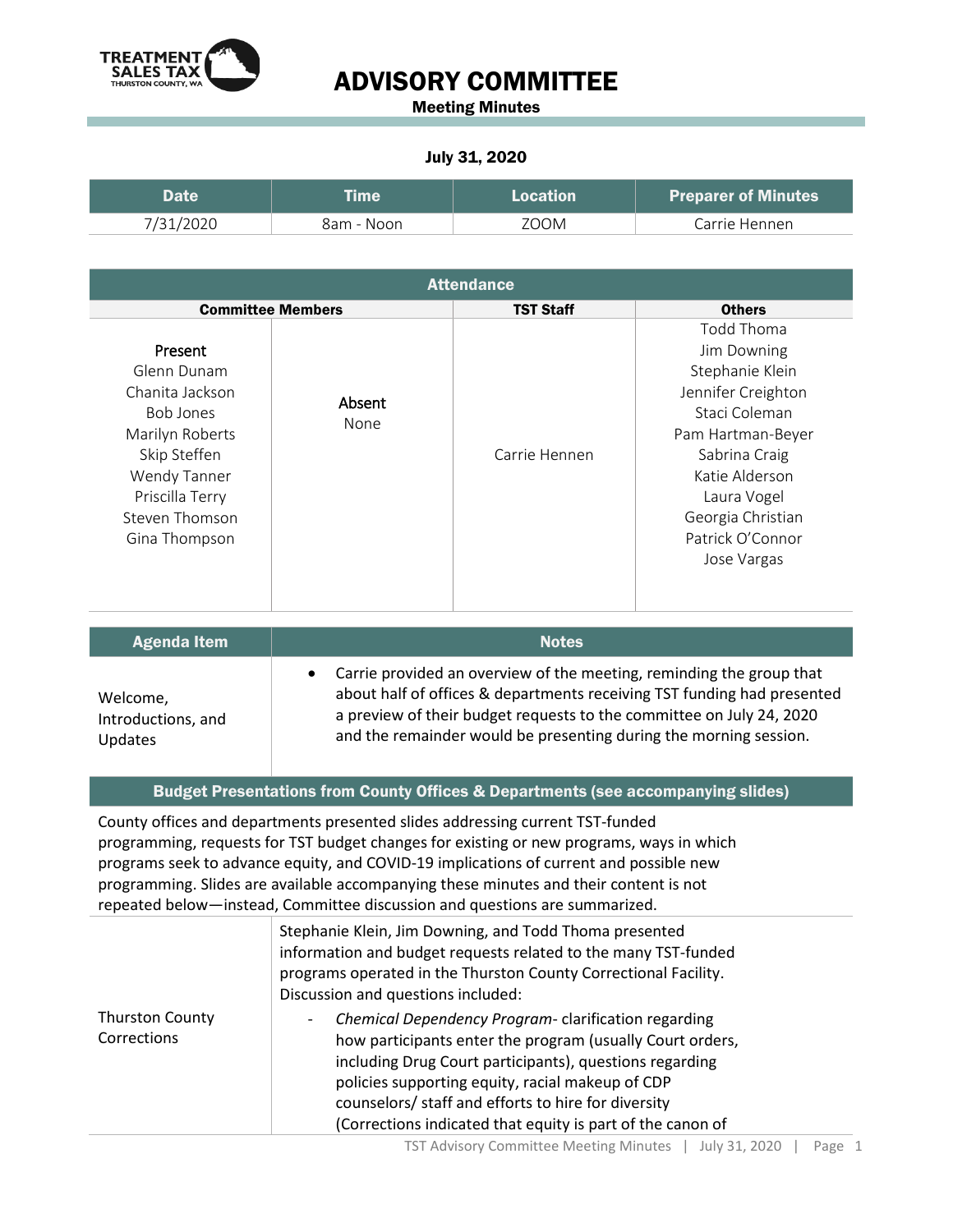

Meeting Minutes

| <b>Agenda Item</b> | <b>Notes</b>                                                                                                                                                                                                                                                                                                                                                                                                                                                                                                                                                                         |
|--------------------|--------------------------------------------------------------------------------------------------------------------------------------------------------------------------------------------------------------------------------------------------------------------------------------------------------------------------------------------------------------------------------------------------------------------------------------------------------------------------------------------------------------------------------------------------------------------------------------|
|                    | ethics and is at the core of Corrections' work, that some<br>CDP staff identify as people of color, and that Corrections<br>does not hire the contracted staff directly), questions<br>regarding Moral Reconation Therapy and whether other<br>treatment modalities had been considered (generally no,<br>Corrections leadership indicated they would need<br>technical assistance to consider a different clinical<br>approach but would be open to discussion and change)                                                                                                          |
|                    | Preparing for Reentry Employment- questions regarding<br>entry to the program (mostly CDP participants with others<br>served when space is available), questions regarding<br>challenges of getting ID cards (especially challenging due<br>to COVID shutdowns and for individuals from out of state)                                                                                                                                                                                                                                                                                |
|                    | Pretrial Release and Reentry Assistance- clarification<br>regarding whether providing substance use disorder<br>assessments through this program would add new costs<br>(no, current staff are credentialed to do this work,<br>supervisor would need additional license but this is<br>achievable), questions regarding the type of education<br>provided as part of reentry services (education on<br>resources available in community), discussion of changes<br>in jail population since COVID (decreased from 380 in<br>January to about 250 in January, now approximately 265) |
|                    | Transitions and Medication Management-discussion of<br>$\overline{\phantom{0}}$<br>COVID impacts (significant, as this program is connected<br>to Work Release, which has been suspended)                                                                                                                                                                                                                                                                                                                                                                                            |
|                    | Psych ARNP- questions regarding transition of existing<br>prescriptions from community-based prescribers to jail (in<br>many cases, this can be done by medical staff without<br>involvement of psych ARNP), discussion of telehealth<br>(transition to telemedicine occurred before COVID for this<br>program)                                                                                                                                                                                                                                                                      |
|                    | New funding request-- Psychiatric Medications- discussion<br>of which services are billed to inmates and how this could<br>be changed (current proposal would fund only<br>medications related to competency restoration process,<br>Corrections leadership is open to broader discussion but<br>this would require additional stakeholders possibly<br>including medical team, fiscal team, and legal; agreement<br>that there should be follow up discussion)                                                                                                                      |
|                    | TST Corrections Coordinator- question regarding big<br>$\qquad \qquad -$<br>systemic changes over time, especially related to COVID<br>and equity discussions (population decrease over time,<br>leaving population with more risk factors and more<br>intense behavioral health needs)                                                                                                                                                                                                                                                                                              |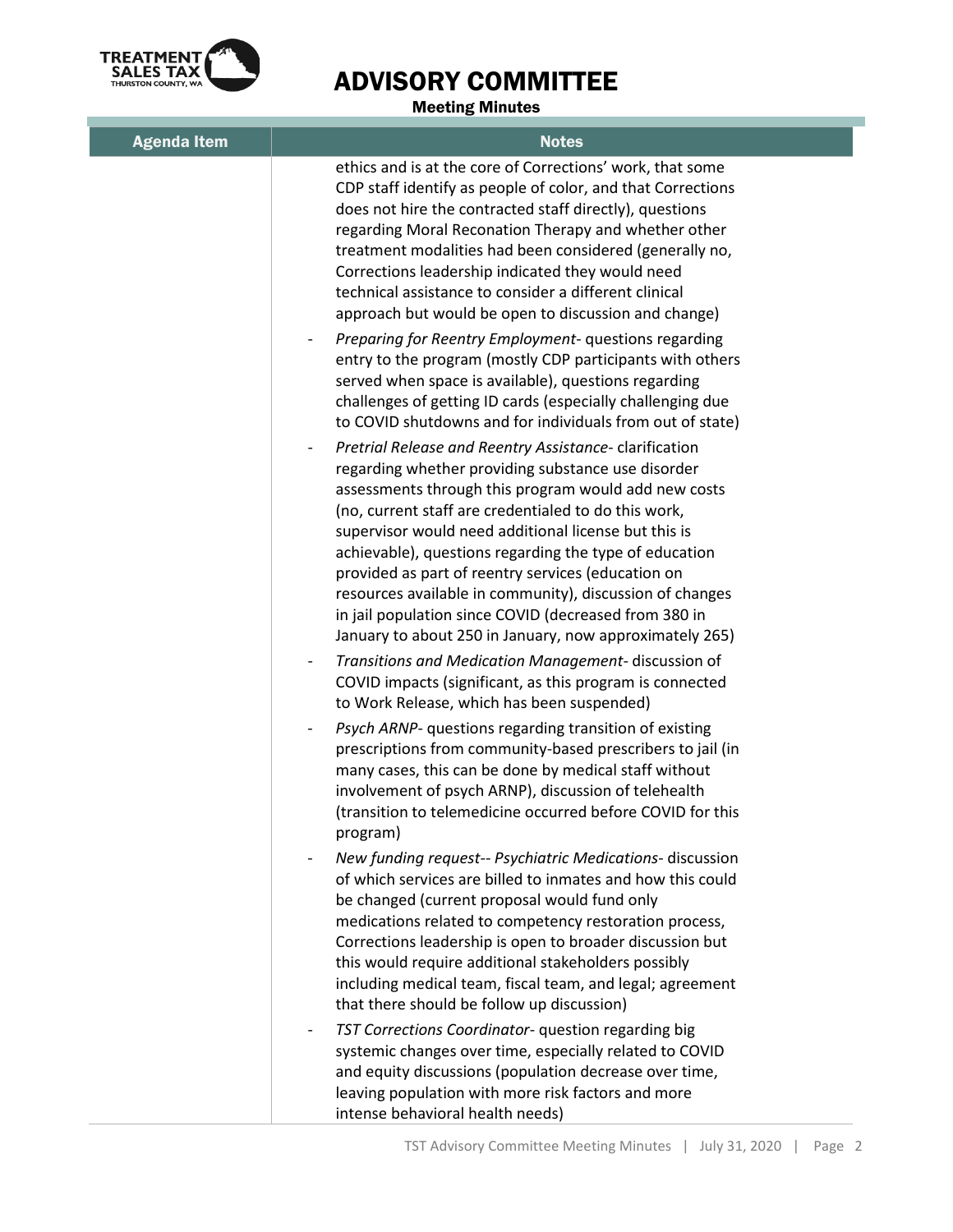

Meeting Minutes

| <b>Agenda Item</b>    | <b>Notes</b>                                                                                                                                                                                                                                                                                                                                                                                                                                                                                                                                                                                                                                                                                                                                                                                                                                                                                                                                                                                                                                    |
|-----------------------|-------------------------------------------------------------------------------------------------------------------------------------------------------------------------------------------------------------------------------------------------------------------------------------------------------------------------------------------------------------------------------------------------------------------------------------------------------------------------------------------------------------------------------------------------------------------------------------------------------------------------------------------------------------------------------------------------------------------------------------------------------------------------------------------------------------------------------------------------------------------------------------------------------------------------------------------------------------------------------------------------------------------------------------------------|
| <b>District Court</b> | Jennifer Creighton and Staci Coleman presented information and<br>budget requests related to Mental Health & Veterans Court and<br>the Intensive Supervision Probation Counselor and related<br>requests for expansion. Discussion and questions included:<br>Mental Health/ Veterans Court- questions about capacity and waiting list                                                                                                                                                                                                                                                                                                                                                                                                                                                                                                                                                                                                                                                                                                          |
|                       | (caseload dropped from 60 to 45 people during COVID, several people<br>are now ready to enter), questions about overall budget (this program is<br>nearly entirely TST funded, with only a very small amount of funding<br>from a private funder), questions about staffing model (1 program<br>manager, 2 care coordinators, a 0.75 program assistant, and judicial<br>time), questions about whether the Court is considering developing an<br>"in house" treatment relationship (considering it, but challenging given<br>the many different types of needs faced by participants)                                                                                                                                                                                                                                                                                                                                                                                                                                                           |
|                       | New funding request-Mental Health/Veterans Court Low Risk/Low<br>Need Care Coordinator-questions about legal benefits for the<br>population to be served (successful participation would mean individuals<br>would not be convicted), questions about evidence base for serving low<br>risk/ low needs individuals in this way rather than a precharge diversion<br>program (legal benefits to individual are significant, precharge diversion<br>not currently available in District Court although it could theoretically be<br>offered if there were resources to do so; current deferred prosecution<br>model takes 2 years and is expensive for participatns), questions<br>regarding why this service would be tied to Mental Health/ Veterans<br>Court (program manager would be qualified to manage this, conduct<br>needed assessments, etc), questions re: serving medium and low risk<br>participants together (these groups would not co-mingle), questions<br>regarding length of service and how many individuals could be served |
|                       | (likely about 6 months, number to be determined)<br>Intensive Supervision Probation Counselor and new funding request to<br>$\overline{\phantom{a}}$<br>add 2 <sup>nd</sup> position- discussion of COVID impacts, discussion of differences<br>between regular probation and intensive probation (caseload size,<br>frequency of contact), discussion of spending TST funds on clinical<br>treatment as opposed to coordination and Court supervision                                                                                                                                                                                                                                                                                                                                                                                                                                                                                                                                                                                          |
|                       | Further discussion of diversity and equity- not specific to a particular<br>program, Jennifer Creighton provided examples of District Court's efforts<br>on these issues, including partnering with the Center for Court<br>Innovation on a 'secret shopper' project to evaluate implicit bias,<br>trainings and staff meeting discussion of equity issues (e.g. book group<br>discussions, discussions of TED talks, etc), and a research project with<br>the WA Center for Court Research on whether there is evidence of<br>disparity in how judicial orders are imposed (data will be available in<br>2021)                                                                                                                                                                                                                                                                                                                                                                                                                                 |
| <b>Superior Court</b> | Pam Hartman-Beyer, Sabrina Craig, Katie Alderson, and Laura<br>Vogel presented information and budget requests related to the<br>numerous TST-funded programs administered by Superior Court                                                                                                                                                                                                                                                                                                                                                                                                                                                                                                                                                                                                                                                                                                                                                                                                                                                    |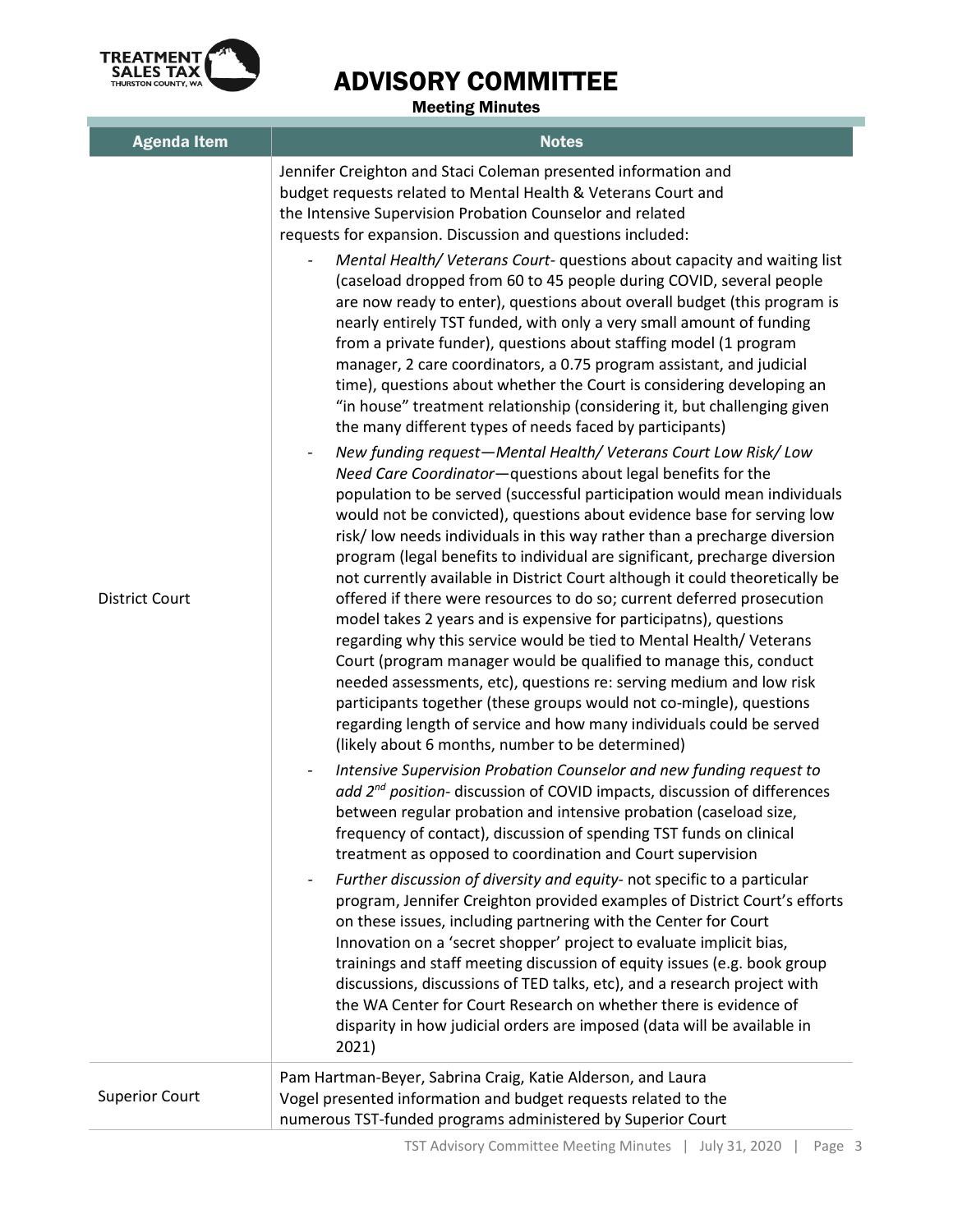

Meeting Minutes

| <b>Agenda Item</b>    | <b>Notes</b>                                                                                                                                                                                                                                                                                                                                                                                                                                                                                                                                                                                                                                                                                                                                                                                                                     |
|-----------------------|----------------------------------------------------------------------------------------------------------------------------------------------------------------------------------------------------------------------------------------------------------------------------------------------------------------------------------------------------------------------------------------------------------------------------------------------------------------------------------------------------------------------------------------------------------------------------------------------------------------------------------------------------------------------------------------------------------------------------------------------------------------------------------------------------------------------------------|
|                       | and related new requests for funding. Discussion and questions<br>included:                                                                                                                                                                                                                                                                                                                                                                                                                                                                                                                                                                                                                                                                                                                                                      |
|                       | DUI/ Drug Court- questions about current participation levels (currently<br>58 participants, down from nearly 80 pre-COVID, discussion of where<br>people go if they don't graduate (usually jail or prison, but there is<br>national research suggesting that even some participation in Drug<br>Courts, even if not reaching successful graduation, is beneficial)<br>Family Recovery Court- discussion of "In the Rooms" online recovery<br>platform, discussion of request for additional funding for participation in<br>HeartStrides equine support (including whether additional recovery<br>support programming had been considered; staff indicated that many<br>other services are already in place; discussion that participation would<br>be voluntary but there was great interest in an earlier pilot), discussion |
|                       | of where participants come from (they are child-welfare involved and<br>have a substance use disorder)                                                                                                                                                                                                                                                                                                                                                                                                                                                                                                                                                                                                                                                                                                                           |
|                       | New funding request- Safe Babies Court Team- clarification that the<br>funding request would be to continue services after a one-year grant<br>ends, the Court will know by September 15, 2020 if they receive the<br>grant, clarification of how this program would connect to Family<br>Recovery Court (different model, focus on children 0-3, but likely would<br>share a coordinator)                                                                                                                                                                                                                                                                                                                                                                                                                                       |
|                       | Domestic Violence Case Coordinator- discussion of the ongoing challenge<br>of the cost of DV treatment as a barrier for participants (legal has<br>clarified that this treatment can only be paid by TST in the context of a<br>treatment court)                                                                                                                                                                                                                                                                                                                                                                                                                                                                                                                                                                                 |
|                       | Patrick O'Connor and Jose Vargas presented information and<br>budget requests related to the TST-funded work at Public Defense<br>and related new requests for funding. Discussion and questions<br>included:<br>Treatment Court Support- few questions<br>Mitigation Services- discussion of cost of this service (about \$50k per<br>year is charged to TST)                                                                                                                                                                                                                                                                                                                                                                                                                                                                   |
| <b>Public Defense</b> | New funding request-Social Worker- discussion of other public defense<br>offices with this function (endorsed by state supreme court standards,<br>King and Pierce Counties have this function within their public defense<br>departments), discussion of the relationship between this position and<br>the mitigation services contract, discussion of whether these functions<br>could be integrated in one position to reduce the overall cost (not ideal,<br>but the department is open to the idea)<br>Discussion of overall changes in criminal justice system due to COVID and<br>$\overline{\phantom{a}}$<br>current discussions regarding equity and Black Lives Matter movement                                                                                                                                        |
| Wrap Up               | The Committee expressed appreciation for the presentations and<br>discussion and indicated that they had gained valuable<br>information and context about the programs.                                                                                                                                                                                                                                                                                                                                                                                                                                                                                                                                                                                                                                                          |